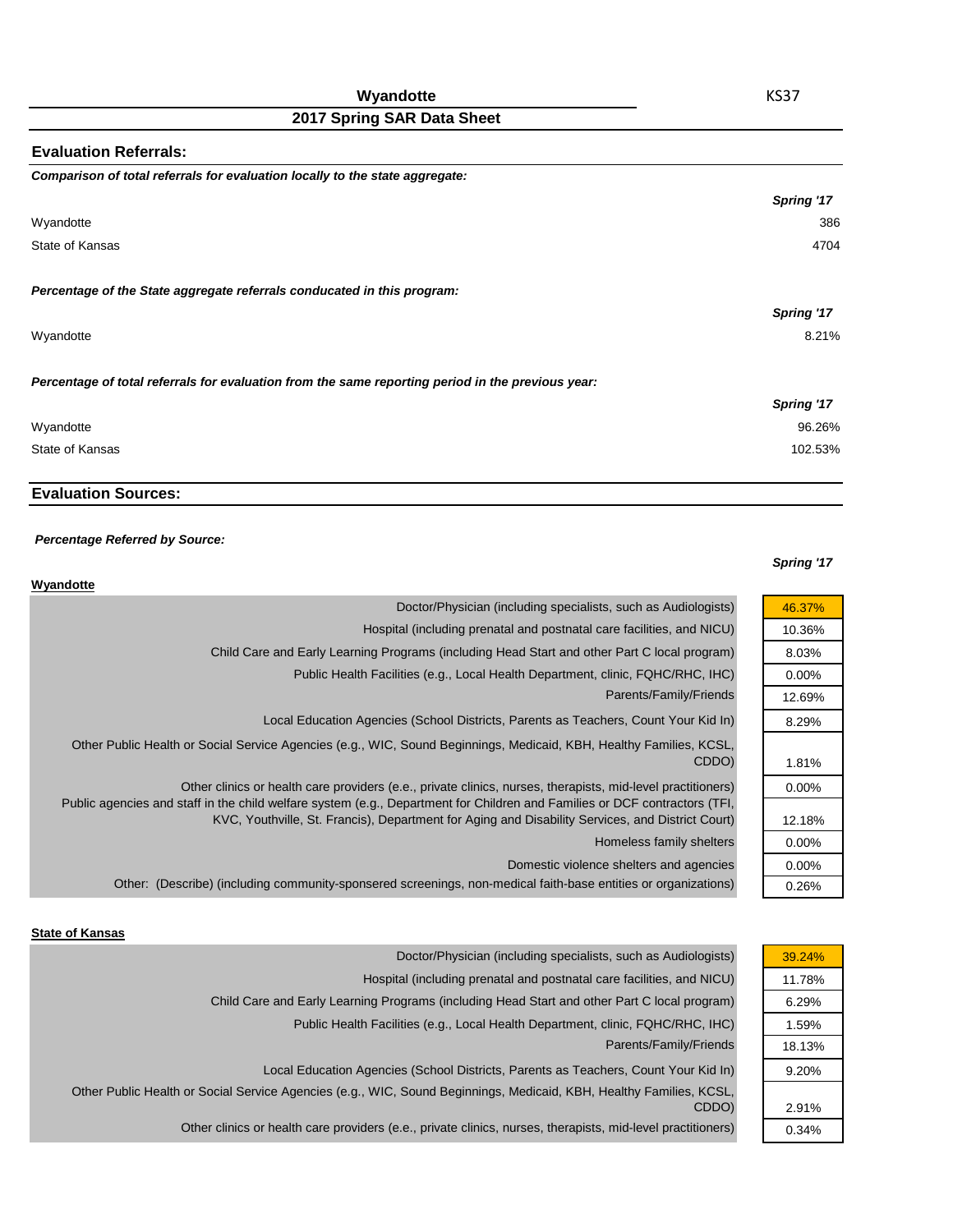| KVC, Youthville, St. Francis), Department for Aging and Disability Services, and District Court)               | 7.99%      |
|----------------------------------------------------------------------------------------------------------------|------------|
| Homeless family shelters                                                                                       | 0.02%      |
| Domestic violence shelters and agencies                                                                        | 0.00%      |
| Other: (Describe) (including community-sponsered screenings, non-medical faith-base entities or organizations) | 2.49%      |
| Total referred but not evaluated:                                                                              |            |
|                                                                                                                | Spring '17 |
| Wyandotte                                                                                                      | 242        |
| State of Kansas                                                                                                | 1583       |
| Percentage of referrals that were not evaluated:                                                               |            |
|                                                                                                                | Spring '17 |
| Wyandotte                                                                                                      | 62.69%     |
| State of Kansas                                                                                                | 33.65%     |
| Percentage of reasons for not completing evaluations:                                                          |            |
|                                                                                                                | Spring '17 |
| Wyandotte                                                                                                      |            |
| <b>Family Declined</b>                                                                                         | 21.90%     |
| Moved                                                                                                          | 2.07%      |
| <b>Could Not</b>                                                                                               |            |
| Locate Family                                                                                                  | 19.83%     |
| In Process                                                                                                     | 56.20%     |
| Other                                                                                                          | 0.00%      |
|                                                                                                                |            |
| State of Kansas                                                                                                |            |
| <b>Family Declined</b>                                                                                         | 24.64%     |
|                                                                                                                |            |

**Timelines:**

#### *Percentage of referrals not meeting seven-day timeline:*

|                                                               | Spring '17 |
|---------------------------------------------------------------|------------|
| Wyandotte                                                     | $0.00\%$   |
| State of Kansas                                               | $0.00\%$   |
| Percentage of IFSPs not developed within the 45-day timeline: |            |
|                                                               | Spring '17 |
| Wyandotte                                                     | 75.90%     |
| State of Kansas                                               | 19.17%     |

Could Not

Locate Family 22.17%

In Process  $\frac{49.59\%}{0.00\%}$ 

 $0.00%$ 

## **Local Program Proportionate Size Comparison:**

| <b>Six-Month Cumulative Count</b> |            |
|-----------------------------------|------------|
|                                   | Spring '17 |
| Wyandotte                         | 502        |
| State of Kansas                   | 7314       |